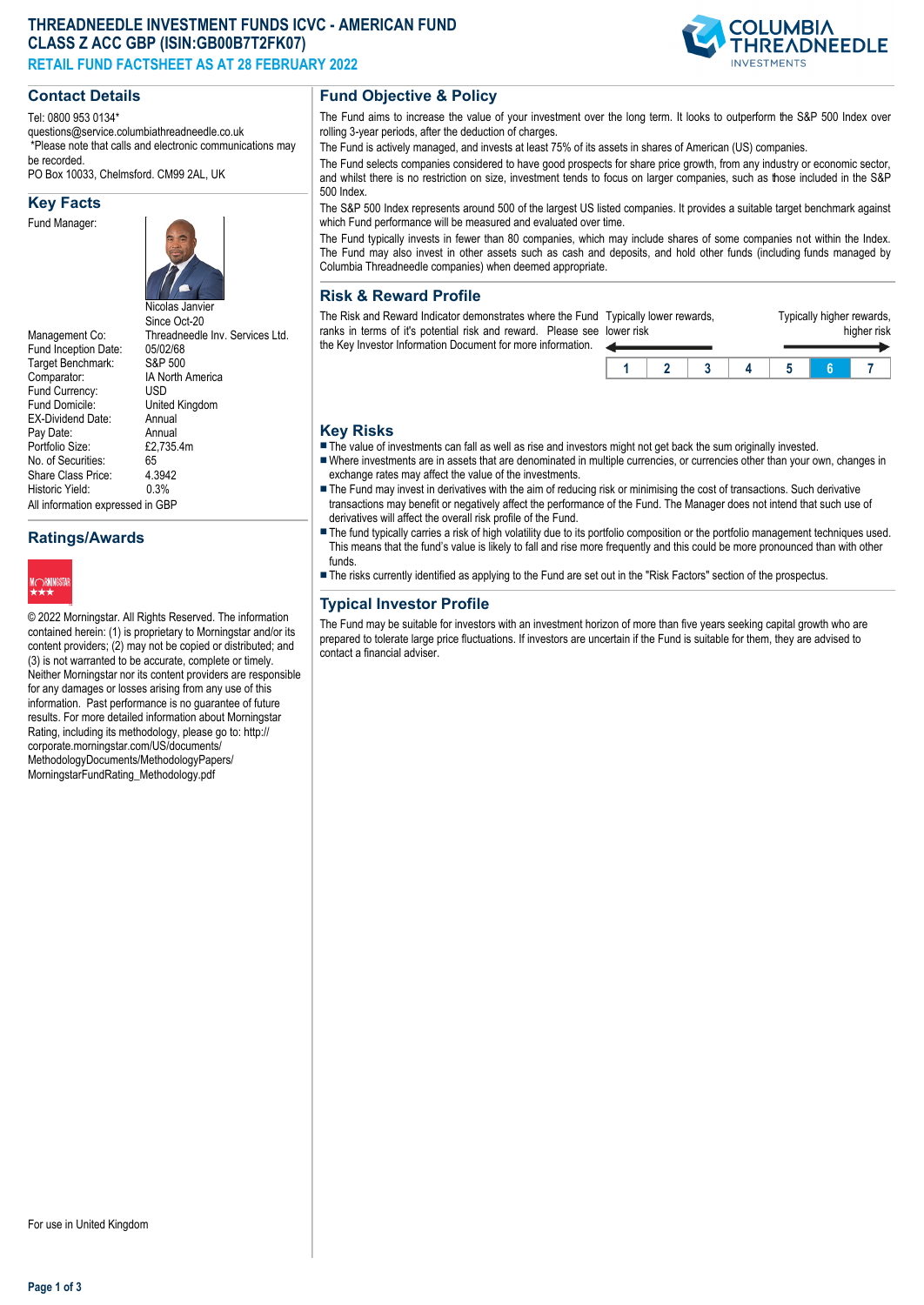# **Holdings & Asset Allocation**

**Top 10 Holdings (%)**

| <b>TOD TO HOIGINGS (%)</b>          |        |
|-------------------------------------|--------|
| <b>Security Name</b>                | Weight |
| Alphabet Inc.                       | 4.5    |
| Coca-Cola Company                   | 4.2    |
| Cisco Systems, Inc.                 | 3.9    |
| Take-Two Interactive Software, Inc. | 3.1    |
| Amazon.com, Inc.                    | 3.0    |
| <b>Target Corporation</b>           | 3.0    |
| United Parcel Service, Inc. Class B | 2.9    |
| <b>CVS Health Corporation</b>       | 2.8    |
| Bristol-Myers Squibb Company        | 2.8    |
| TE Connectivity Ltd.                | 2.7    |
| <b>Total</b>                        | 33.0   |

| <b>Weightings (%)</b>         |             |              |             |  |  |  |  |  |  |  |  |
|-------------------------------|-------------|--------------|-------------|--|--|--|--|--|--|--|--|
| <b>Sector</b>                 | <b>Fund</b> | <b>Index</b> | <b>Diff</b> |  |  |  |  |  |  |  |  |
| Information Technology        | 26.3        | 28.1         | $-1.8$      |  |  |  |  |  |  |  |  |
| <b>Health Care</b>            | 13.3        | 13.3         | 0.0         |  |  |  |  |  |  |  |  |
| <b>Consumer Discretionary</b> | 12.7        | 11.8         | 0.9         |  |  |  |  |  |  |  |  |
| Financials                    | 12.5        | 11.5         | 1.1         |  |  |  |  |  |  |  |  |
| Industrials                   | 10.2        | 8.0          | 2.1         |  |  |  |  |  |  |  |  |
| <b>Communication Services</b> | 9.5         | 9.6          | $-0.2$      |  |  |  |  |  |  |  |  |
| <b>Consumer Staples</b>       | 6.2         | 6.2          | $-0.1$      |  |  |  |  |  |  |  |  |
| <b>Materials</b>              | 3.3         | 2.6          | 0.7         |  |  |  |  |  |  |  |  |
| Utilities                     | 1.2         | 2.6          | $-1.3$      |  |  |  |  |  |  |  |  |
| Energy                        | 1.2         | 3.7          | $-2.5$      |  |  |  |  |  |  |  |  |
| <b>Real Estate</b>            | --          | 2.6          | $-2.6$      |  |  |  |  |  |  |  |  |
| Cash Equivalents              | 0.8         | --           | 0.8         |  |  |  |  |  |  |  |  |
| Cash                          | 2.9         | --           | 2.9         |  |  |  |  |  |  |  |  |

## **Performance**

**Past Performance does not predict future returns. The return of your investment may change as a result of currency fluctuations if your investment is made in a currency other than that used in the past performance calculation.** 

## **10 Years NAV (GBP)**



#### **Performance Extension**

This share class has performance data calculated prior to the inception date, 01 October 2012. This is based upon a simulated/extended track record, using the track record of Threadneedle American Class 1 Accumulation Shares (GBP) (ISIN:GB0001530566), and is in accordance with Morningstar's Extended Performance Methodology paper. To find out more about this, Please visit www.morningstar.com.

# **Calendar Year Performance (GBP)**

|                           | 2021   | 2020   | 2019   | 2018    | 2017   | 2016    | 2015   | 2014   | 2013   | 2012   |
|---------------------------|--------|--------|--------|---------|--------|---------|--------|--------|--------|--------|
| Share Class (Net)         | 28.9   | 17.6   | 27.9   | - 1     | 14.9   | 27.8    | 8.3    | 18.6   | 33.9   | 5.4    |
| Comparator (Net)          | 27.3   | 14.7   | 25.2   | $-0.4$  | 10.5   | 31.7    | 5.8    | 18.8   | 30.8   | 8.4    |
| <b>Comparator Ranking</b> | 64/219 | 67/214 | 45/201 | 112/191 | 36/170 | 110/156 | 32/139 | 70/129 | 29/121 | 90/109 |
| Target Benchmark (Gross)  | 29.9   | 14.7   | 26.4   | 1.6     | 11.3   | 33.5    | 7.3    | 20.8   | 29.9   | 10.9   |

## **Annualised Performance (GBP) 12M Rolling Period (GBP)**

|                           | 1 YR   | 3 YR   | <b>5 YR</b> | <b>10 YR</b> | $\frac{03/21}{02/22}$ | $\frac{03/20 - 0.21}{02/21}$ | $\frac{03/19}{02/20}$ | 03/18 -<br>02/19 | $\frac{03/17}{02/18}$ | 03/16 -<br>02/17 | $03/15 -$<br>02/16 | $03/14 -$<br>02/15 | $03/13 -$<br>02/14 | $\frac{03/12 - 03/12}{02/13}$ |
|---------------------------|--------|--------|-------------|--------------|-----------------------|------------------------------|-----------------------|------------------|-----------------------|------------------|--------------------|--------------------|--------------------|-------------------------------|
| Share Class (Net)         | 15.6   | 18.7   | 14.0        | 16.0         | 15.6                  | 28.6                         | 10.9                  | 6.0              | 9.9                   | 36.0             | 2.9                | 22.4               | 17.4               | 14.5                          |
| Comparator (Net)          | 17.0   | 15.7   | 11.7        | 14.9         | 17.0                  | 21.8                         | 10.4                  | 7.6              | 5.1                   | 37.9             | 2.0                | 22.4               | 14.3               | 16.5                          |
| <b>Comparator Ranking</b> | 32/220 | 35/202 | 35/169      | 26/109       | 132/220               | 48/216                       | 94/203                | 131/193          | 33/171                | 107/157          | 57/140             | 65/130             | 34/122             | 78/110                        |
| Target Benchmark (Gross)  | 21.3   | 17.9   | 13.5        | 16.6         | 21.3                  | 19.9                         | 12.7                  | 8.4              | 5.8                   | 40.0             | 4.0                | 25.3               | 13.6               | 19.4                          |

Source Morningstar UK Limited © 2022 as at 28/02/22. Based on the bid-to-bid and assuming income is reinvested including ongoing charges excluding entry and exit charges. Index returns include capital gains and assume reinvestment of any income. The index does not include fees or charges and you cannot invest directly in it. The Investment Association (IA) is the trade body representing the UK investment management industry.

Annualised performance measures how much an investment has grown on average each year.12 month Rolling Period shows annualised average returns for the periods stated.